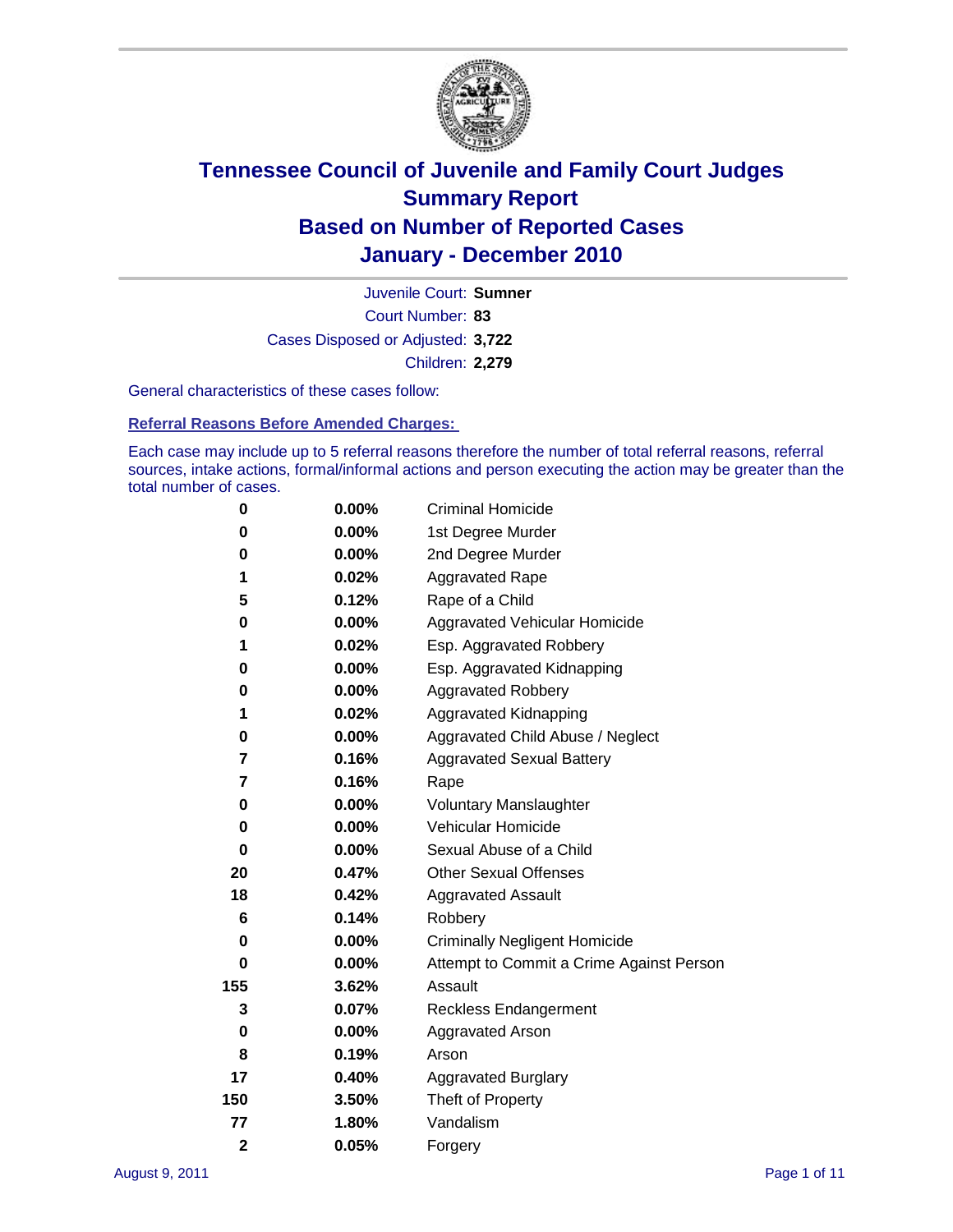

Court Number: **83** Juvenile Court: **Sumner** Cases Disposed or Adjusted: **3,722** Children: **2,279**

#### **Referral Reasons Before Amended Charges:**

Each case may include up to 5 referral reasons therefore the number of total referral reasons, referral sources, intake actions, formal/informal actions and person executing the action may be greater than the total number of cases.

| $\pmb{0}$   | 0.00%    | <b>Worthless Checks</b>                                     |
|-------------|----------|-------------------------------------------------------------|
| $\bf{0}$    | $0.00\%$ | Illegal Possession / Fraudulent Use of Credit / Debit Cards |
| 37          | 0.86%    | <b>Burglary</b>                                             |
| 10          | 0.23%    | Unauthorized Use of a Vehicle                               |
| $\pmb{0}$   | $0.00\%$ | <b>Cruelty to Animals</b>                                   |
| 1           | 0.02%    | Sale of Controlled Substances                               |
| 78          | 1.82%    | <b>Other Drug Offenses</b>                                  |
| 129         | 3.01%    | Possession of Controlled Substances                         |
| $\pmb{0}$   | $0.00\%$ | <b>Criminal Attempt</b>                                     |
| $\mathbf 2$ | 0.05%    | Carrying Weapons on School Property                         |
| 6           | 0.14%    | Unlawful Carrying / Possession of a Weapon                  |
| $\mathbf 2$ | 0.05%    | <b>Evading Arrest</b>                                       |
| 1           | 0.02%    | Escape                                                      |
| 8           | 0.19%    | Driving Under Influence (DUI)                               |
| 83          | 1.94%    | Possession / Consumption of Alcohol                         |
| 23          | 0.54%    | Resisting Stop, Frisk, Halt, Arrest or Search               |
| 5           | 0.12%    | <b>Aggravated Criminal Trespass</b>                         |
| 21          | 0.49%    | Harassment                                                  |
| 38          | 0.89%    | Failure to Appear                                           |
| 10          | 0.23%    | Filing a False Police Report                                |
| 8           | 0.19%    | Criminal Impersonation                                      |
| 49          | 1.14%    | <b>Disorderly Conduct</b>                                   |
| 29          | 0.68%    | <b>Criminal Trespass</b>                                    |
| 18          | 0.42%    | <b>Public Intoxication</b>                                  |
| 0           | $0.00\%$ | Gambling                                                    |
| 57          | 1.33%    | <b>Traffic</b>                                              |
| 0           | $0.00\%$ | <b>Local Ordinances</b>                                     |
| 0           | $0.00\%$ | Violation of Wildlife Regulations                           |
| 0           | $0.00\%$ | Contempt of Court                                           |
| 113         | 2.64%    | Violation of Probation                                      |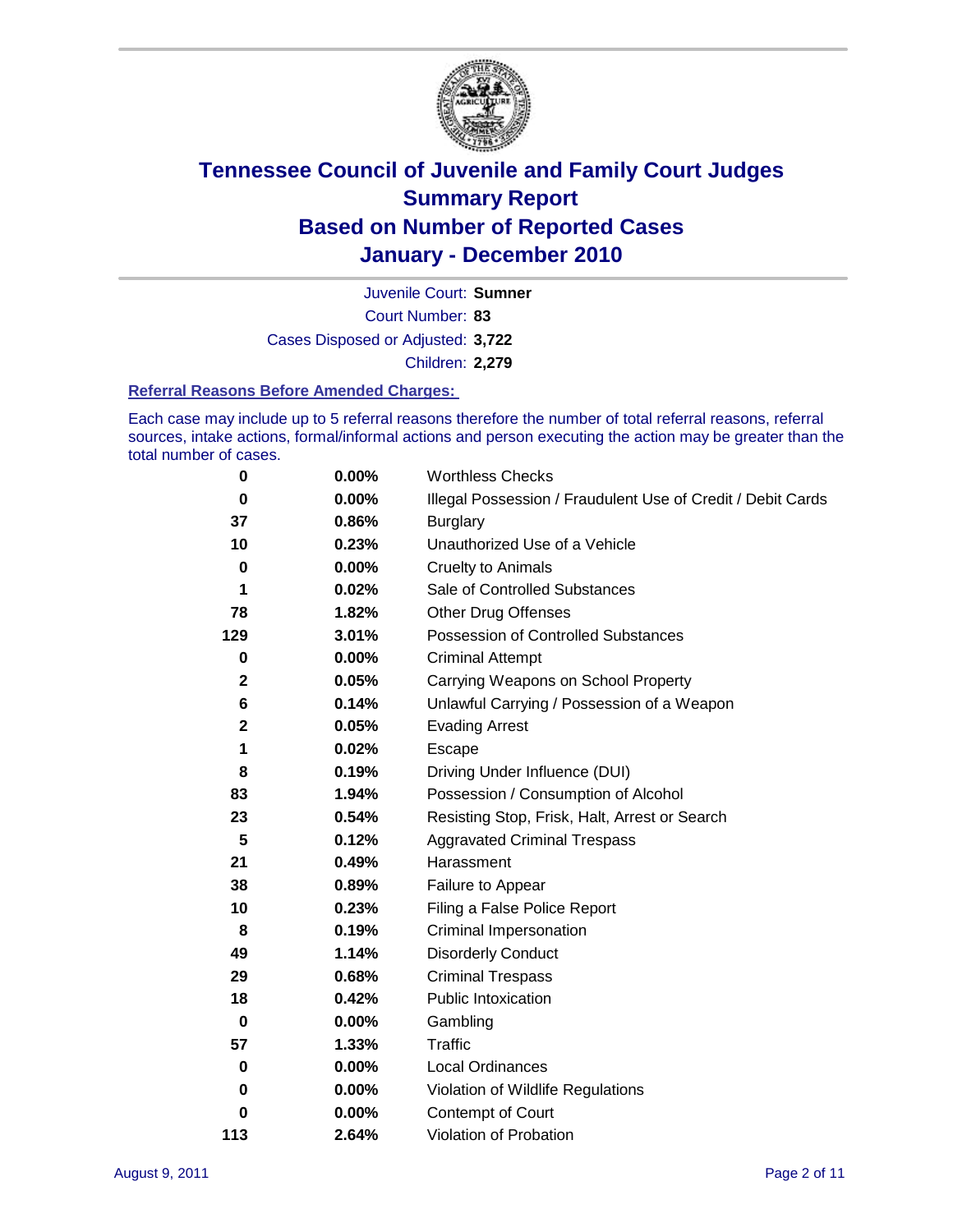

Court Number: **83** Juvenile Court: **Sumner** Cases Disposed or Adjusted: **3,722** Children: **2,279**

#### **Referral Reasons Before Amended Charges:**

Each case may include up to 5 referral reasons therefore the number of total referral reasons, referral sources, intake actions, formal/informal actions and person executing the action may be greater than the total number of cases.

| 3            | 0.07%    | <b>Violation of Aftercare</b>          |
|--------------|----------|----------------------------------------|
| 240          | 5.61%    | <b>Unruly Behavior</b>                 |
| 186          | 4.35%    | Truancy                                |
| 125          | 2.92%    | In-State Runaway                       |
| 1            | 0.02%    | Out-of-State Runaway                   |
| 36           | 0.84%    | Possession of Tobacco Products         |
| 111          | 2.59%    | Violation of a Valid Court Order       |
| 195          | 4.56%    | <b>Violation of Curfew</b>             |
| $\mathbf 0$  | 0.00%    | Sexually Abused Child                  |
| 0            | 0.00%    | <b>Physically Abused Child</b>         |
| 120          | 2.80%    | Dependency / Neglect                   |
| 12           | 0.28%    | <b>Termination of Parental Rights</b>  |
| $\mathbf 0$  | 0.00%    | <b>Violation of Pretrial Diversion</b> |
| 0            | $0.00\%$ | Violation of Informal Adjustment       |
| 757          | 17.69%   | <b>Judicial Review</b>                 |
| 1            | 0.02%    | <b>Administrative Review</b>           |
| 180          | 4.21%    | <b>Foster Care Review</b>              |
| 265          | 6.19%    | Custody                                |
| 64           | 1.50%    | Visitation                             |
| $\mathbf{2}$ | 0.05%    | Paternity / Legitimation               |
| 0            | 0.00%    | <b>Child Support</b>                   |
| 0            | 0.00%    | <b>Request for Medical Treatment</b>   |
| 0            | 0.00%    | <b>Consent to Marry</b>                |
| 776          | 18.13%   | Other                                  |
| 4,280        | 100.00%  | <b>Total Referrals</b>                 |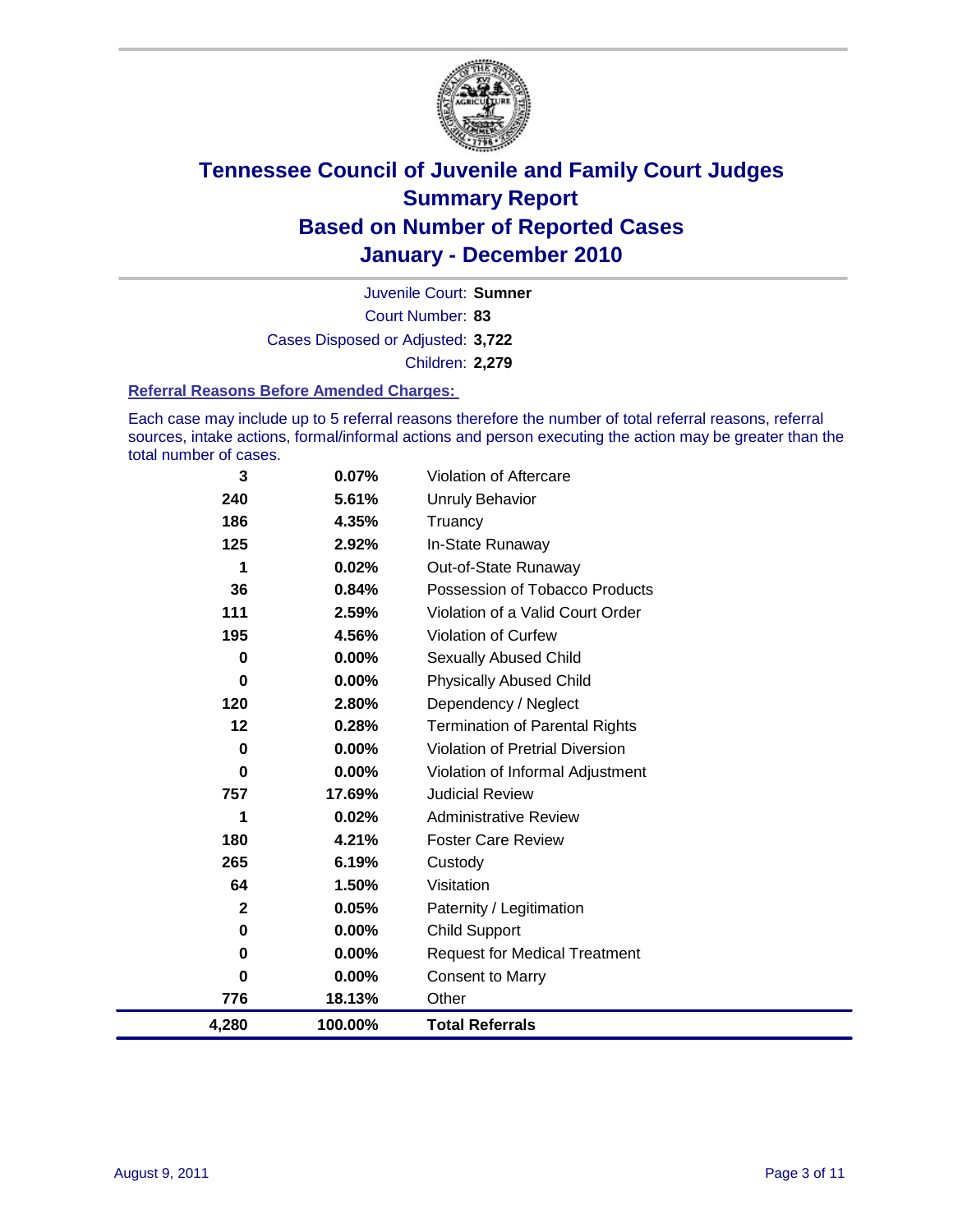

| Juvenile Court: Sumner            |                            |                                   |  |  |  |
|-----------------------------------|----------------------------|-----------------------------------|--|--|--|
|                                   | Court Number: 83           |                                   |  |  |  |
| Cases Disposed or Adjusted: 3,722 |                            |                                   |  |  |  |
|                                   | Children: 2,279            |                                   |  |  |  |
|                                   | <b>Referral Sources: 1</b> |                                   |  |  |  |
| 1,696                             | 39.63%                     | Law Enforcement                   |  |  |  |
| 309                               | 7.22%                      | Parents                           |  |  |  |
| 147                               | 3.43%                      | <b>Relatives</b>                  |  |  |  |
| 94                                | 2.20%                      | Self                              |  |  |  |
| 233                               | 5.44%                      | School                            |  |  |  |
| $\bf{0}$                          | 0.00%                      | <b>CSA</b>                        |  |  |  |
| 712                               | 16.64%                     | <b>DCS</b>                        |  |  |  |
| 0                                 | $0.00\%$                   | <b>Other State Department</b>     |  |  |  |
| 18                                | 0.42%                      | <b>District Attorney's Office</b> |  |  |  |
| 677                               | 15.82%                     | <b>Court Staff</b>                |  |  |  |
| 93                                | 2.17%                      | Social Agency                     |  |  |  |
| 10                                | 0.23%                      | <b>Other Court</b>                |  |  |  |
| 30                                | 0.70%                      | Victim                            |  |  |  |
| 21                                | 0.49%                      | Child & Parent                    |  |  |  |
| $\bf{0}$                          | 0.00%                      | Hospital                          |  |  |  |
| 1                                 | 0.02%                      | Unknown                           |  |  |  |
| 239                               | 5.58%                      | Other                             |  |  |  |
| 4,280                             | 100.00%                    | <b>Total Referral Sources</b>     |  |  |  |

### **Age of Child at Referral: 2**

| 2,279<br>100.00%  | <b>Total Child Count</b> |
|-------------------|--------------------------|
| 0.00%<br>$\bf{0}$ | <b>Unknown</b>           |
| 2.11%<br>48       | Ages 19 and Over         |
| 510<br>22.38%     | Ages 17 through 18       |
| 621<br>27.25%     | Ages 15 through 16       |
| 343<br>15.05%     | Ages 13 through 14       |
| 174<br>7.63%      | Ages 11 through 12       |
| 583<br>25.58%     | Ages 10 and Under        |
|                   |                          |

<sup>1</sup> If different than number of Referral Reasons (4280), verify accuracy of your court's data.

<sup>2</sup> One child could be counted in multiple categories, verify accuracy of your court's data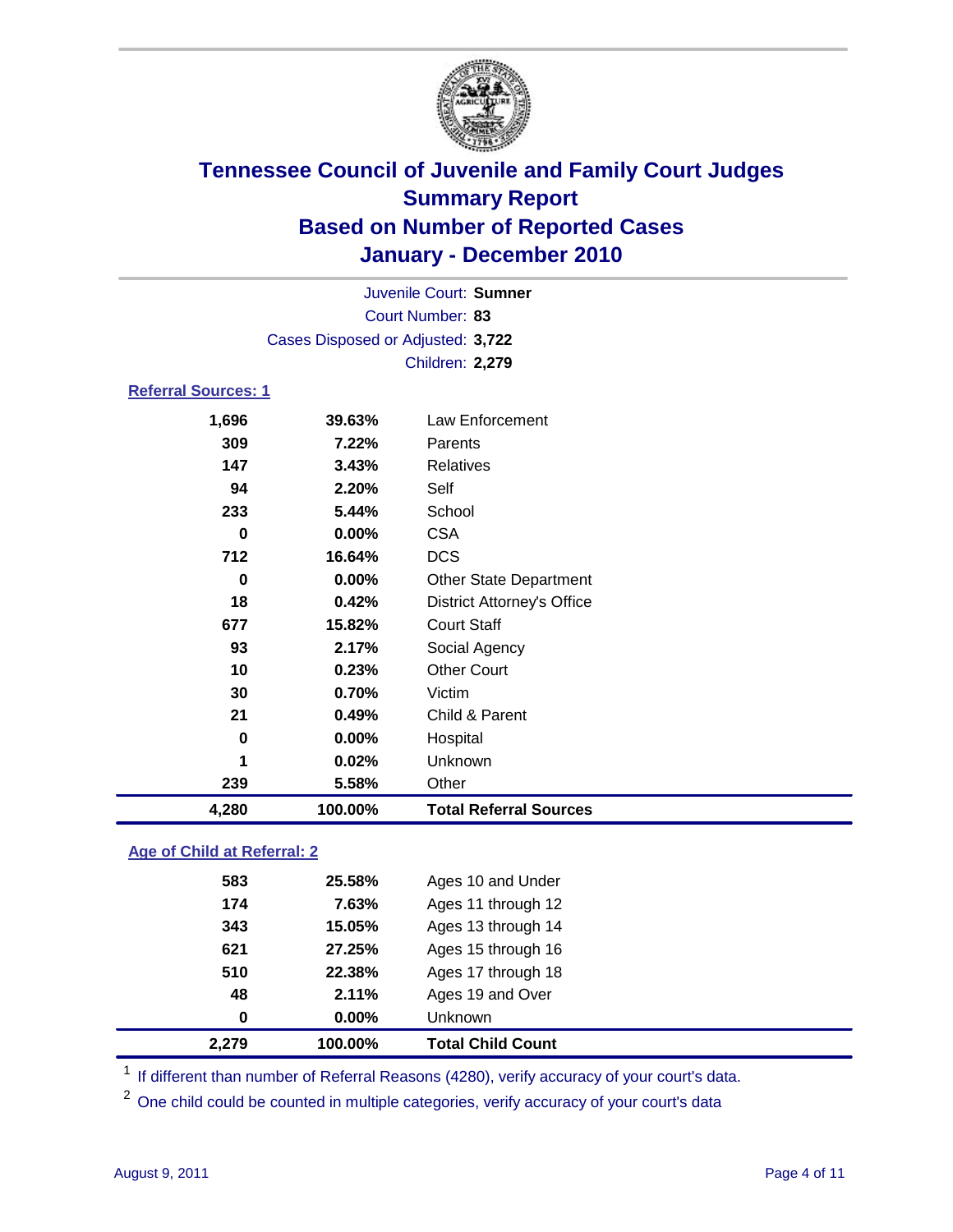

| Juvenile Court: Sumner                  |                                   |                          |  |
|-----------------------------------------|-----------------------------------|--------------------------|--|
| Court Number: 83                        |                                   |                          |  |
|                                         | Cases Disposed or Adjusted: 3,722 |                          |  |
|                                         |                                   | Children: 2,279          |  |
| Sex of Child: 1                         |                                   |                          |  |
| 1,437                                   | 63.05%                            | Male                     |  |
| 830                                     | 36.42%                            | Female                   |  |
| 12                                      | 0.53%                             | Unknown                  |  |
| 2,279                                   | 100.00%                           | <b>Total Child Count</b> |  |
| Race of Child: 1                        |                                   |                          |  |
| 1,814                                   | 79.60%                            | White                    |  |
| 297                                     | 13.03%                            | African American         |  |
| $\overline{\mathbf{2}}$                 | 0.09%                             | Native American          |  |
| 8                                       | 0.35%                             | Asian                    |  |
| 74                                      | 3.25%                             | Mixed                    |  |
| 84                                      | 3.69%                             | Unknown                  |  |
| 2,279                                   | 100.00%                           | <b>Total Child Count</b> |  |
| <b>Hispanic Origin: 1</b>               |                                   |                          |  |
| 72                                      | 3.16%                             | Yes                      |  |
| 2,185                                   | 95.88%                            | <b>No</b>                |  |
| 22                                      | 0.97%                             | Unknown                  |  |
| 2,279                                   | 100.00%                           | <b>Total Child Count</b> |  |
| <b>School Enrollment of Children: 1</b> |                                   |                          |  |
| 1,690                                   | 74.16%                            | Yes                      |  |
| 393                                     | 17.24%                            | <b>No</b>                |  |
| 196                                     | 8.60%                             | Unknown                  |  |
| 2,279                                   | 100.00%                           | <b>Total Child Count</b> |  |

<sup>1</sup> One child could be counted in multiple categories, verify accuracy of your court's data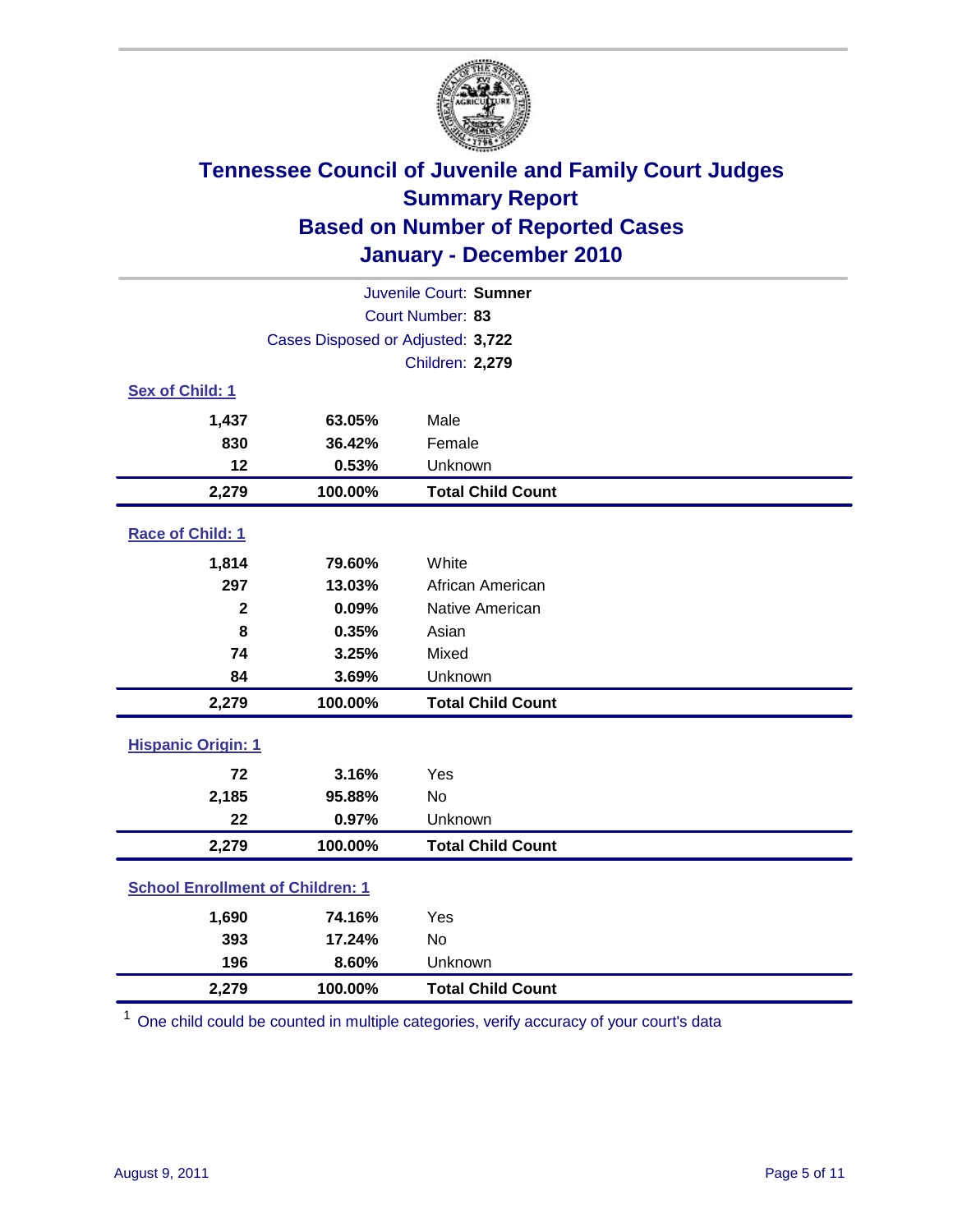

Court Number: **83** Juvenile Court: **Sumner** Cases Disposed or Adjusted: **3,722** Children: **2,279**

### **Living Arrangement of Child at Time of Referral: 1**

| 2,279 | 100.00%  | <b>Total Child Count</b>     |
|-------|----------|------------------------------|
| 17    | 0.75%    | Other                        |
| 157   | 6.89%    | Unknown                      |
| 38    | 1.67%    | Independent                  |
| 3     | 0.13%    | In an Institution            |
| 12    | 0.53%    | In a Residential Center      |
| 21    | 0.92%    | In a Group Home              |
| 112   | 4.91%    | With Foster Family           |
| 28    | 1.23%    | With Adoptive Parents        |
| 285   | 12.51%   | <b>With Relatives</b>        |
| 205   | $9.00\%$ | With Father                  |
| 817   | 35.85%   | With Mother                  |
| 106   | 4.65%    | With Mother and Stepfather   |
| 33    | 1.45%    | With Father and Stepmother   |
| 445   | 19.53%   | With Both Biological Parents |
|       |          |                              |

#### **Type of Detention: 2**

| 3,722 | 100.00%  | <b>Total Detention Count</b> |  |
|-------|----------|------------------------------|--|
| 8     | 0.21%    | Other                        |  |
| 3,167 | 85.09%   | Does Not Apply               |  |
| 6     | 0.16%    | Unknown                      |  |
| 0     | 0.00%    | <b>Psychiatric Hospital</b>  |  |
| 4     | 0.11%    | Jail - No Separation         |  |
| 0     | $0.00\%$ | Jail - Partial Separation    |  |
| 4     | 0.11%    | Jail - Complete Separation   |  |
| 533   | 14.32%   | Juvenile Detention Facility  |  |
| 0     | $0.00\%$ | Non-Secure Placement         |  |
|       |          |                              |  |

<sup>1</sup> One child could be counted in multiple categories, verify accuracy of your court's data

<sup>2</sup> If different than number of Cases (3722) verify accuracy of your court's data.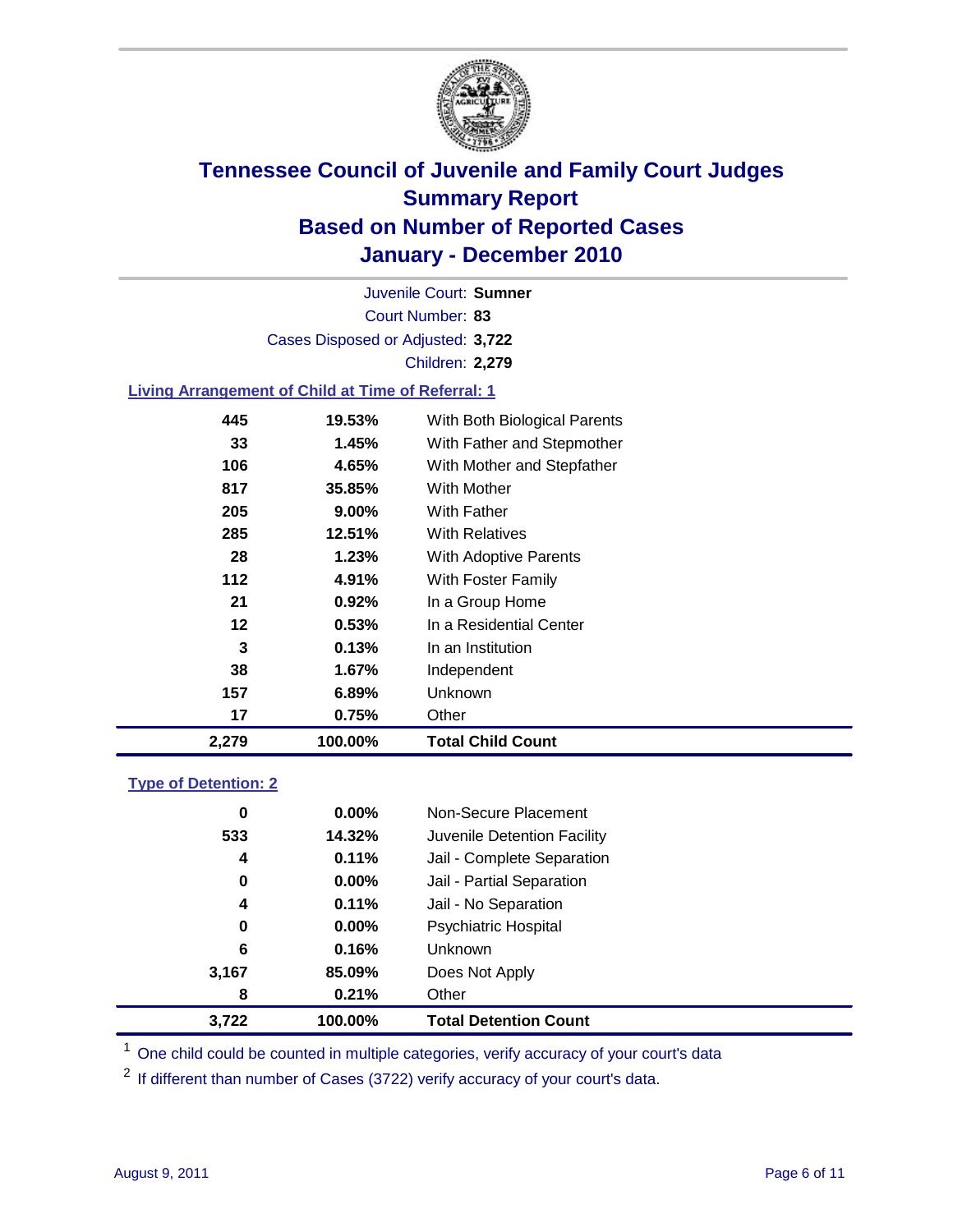

|                                                    | Juvenile Court: Sumner            |                                      |  |  |  |
|----------------------------------------------------|-----------------------------------|--------------------------------------|--|--|--|
|                                                    | Court Number: 83                  |                                      |  |  |  |
|                                                    | Cases Disposed or Adjusted: 3,722 |                                      |  |  |  |
|                                                    |                                   | Children: 2,279                      |  |  |  |
| <b>Placement After Secure Detention Hearing: 1</b> |                                   |                                      |  |  |  |
| 392                                                | 10.53%                            | Returned to Prior Living Arrangement |  |  |  |
| 68                                                 | 1.83%                             | Juvenile Detention Facility          |  |  |  |
| 0                                                  | 0.00%                             | Jail                                 |  |  |  |
| 0                                                  | 0.00%                             | Shelter / Group Home                 |  |  |  |
| $\bf{0}$                                           | 0.00%                             | <b>Foster Family Home</b>            |  |  |  |
| $\mathbf 2$                                        | 0.05%                             | Psychiatric Hospital                 |  |  |  |
| 37                                                 | 0.99%                             | Unknown                              |  |  |  |
| 3,215                                              | 86.38%                            | Does Not Apply                       |  |  |  |
| 8                                                  | 0.21%                             | Other                                |  |  |  |
| 3,722                                              | 100.00%                           | <b>Total Placement Count</b>         |  |  |  |
| <b>Intake Actions: 2</b>                           |                                   |                                      |  |  |  |
| 2,646                                              | 61.82%                            | <b>Petition Filed</b>                |  |  |  |
| 305                                                | 7.13%                             | <b>Motion Filed</b>                  |  |  |  |
| 62                                                 | 1.45%                             | <b>Citation Processed</b>            |  |  |  |
| 0                                                  | 0.00%                             | Notification of Paternity Processed  |  |  |  |
| 870                                                | 20.33%                            | Scheduling of Judicial Review        |  |  |  |
| 1                                                  | 0.02%                             | Scheduling of Administrative Review  |  |  |  |
| 184                                                | 4.30%                             | Scheduling of Foster Care Review     |  |  |  |
| 0                                                  | 0.00%                             | Unknown                              |  |  |  |
| 3                                                  | 0.07%                             | Does Not Apply                       |  |  |  |
| 209                                                | 4.88%                             | Other                                |  |  |  |
|                                                    |                                   |                                      |  |  |  |

<sup>1</sup> If different than number of Cases (3722) verify accuracy of your court's data.

<sup>2</sup> If different than number of Referral Reasons (4280), verify accuracy of your court's data.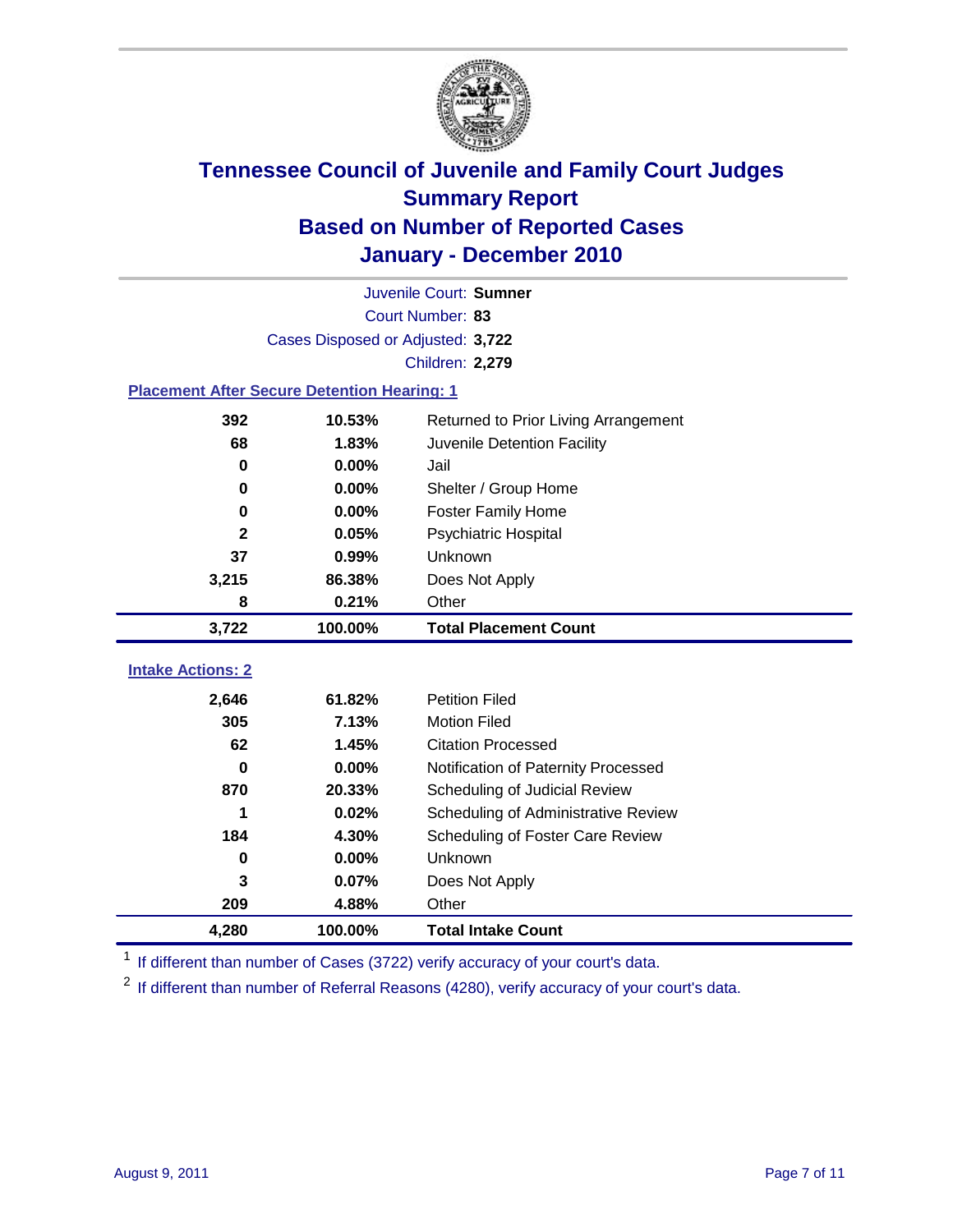

Court Number: **83** Juvenile Court: **Sumner** Cases Disposed or Adjusted: **3,722** Children: **2,279**

### **Last Grade Completed by Child: 1**

| 241                                     | 10.57%  | Too Young for School         |  |  |
|-----------------------------------------|---------|------------------------------|--|--|
| 21                                      | 0.92%   | Preschool                    |  |  |
| 62                                      | 2.72%   | Kindergarten                 |  |  |
| 50                                      | 2.19%   | 1st Grade                    |  |  |
| 37                                      | 1.62%   | 2nd Grade                    |  |  |
| 44                                      | 1.93%   | 3rd Grade                    |  |  |
| 45                                      | 1.97%   | 4th Grade                    |  |  |
| 64                                      | 2.81%   | 5th Grade                    |  |  |
| 63                                      | 2.76%   | 6th Grade                    |  |  |
| 140                                     | 6.14%   | 7th Grade                    |  |  |
| 227                                     | 9.96%   | 8th Grade                    |  |  |
| 291                                     | 12.77%  | 9th Grade                    |  |  |
| 259                                     | 11.36%  | 10th Grade                   |  |  |
| 197                                     | 8.64%   | 11th Grade                   |  |  |
| 5                                       | 0.22%   | 12th Grade                   |  |  |
| 0                                       | 0.00%   | Non-Graded Special Ed        |  |  |
| 21                                      | 0.92%   | <b>GED</b>                   |  |  |
| 46                                      | 2.02%   | Graduated                    |  |  |
| 6                                       | 0.26%   | <b>Never Attended School</b> |  |  |
| 459                                     | 20.14%  | Unknown                      |  |  |
| 1                                       | 0.04%   | Other                        |  |  |
| 2,279                                   | 100.00% | <b>Total Child Count</b>     |  |  |
| <b>Enrolled in Special Education: 1</b> |         |                              |  |  |
|                                         |         |                              |  |  |

| 213          | 9.35%            | Yes                      |
|--------------|------------------|--------------------------|
| 1,539<br>527 | 67.53%<br>23.12% | No<br>Unknown            |
| 2,279        | 100.00%          | <b>Total Child Count</b> |

One child could be counted in multiple categories, verify accuracy of your court's data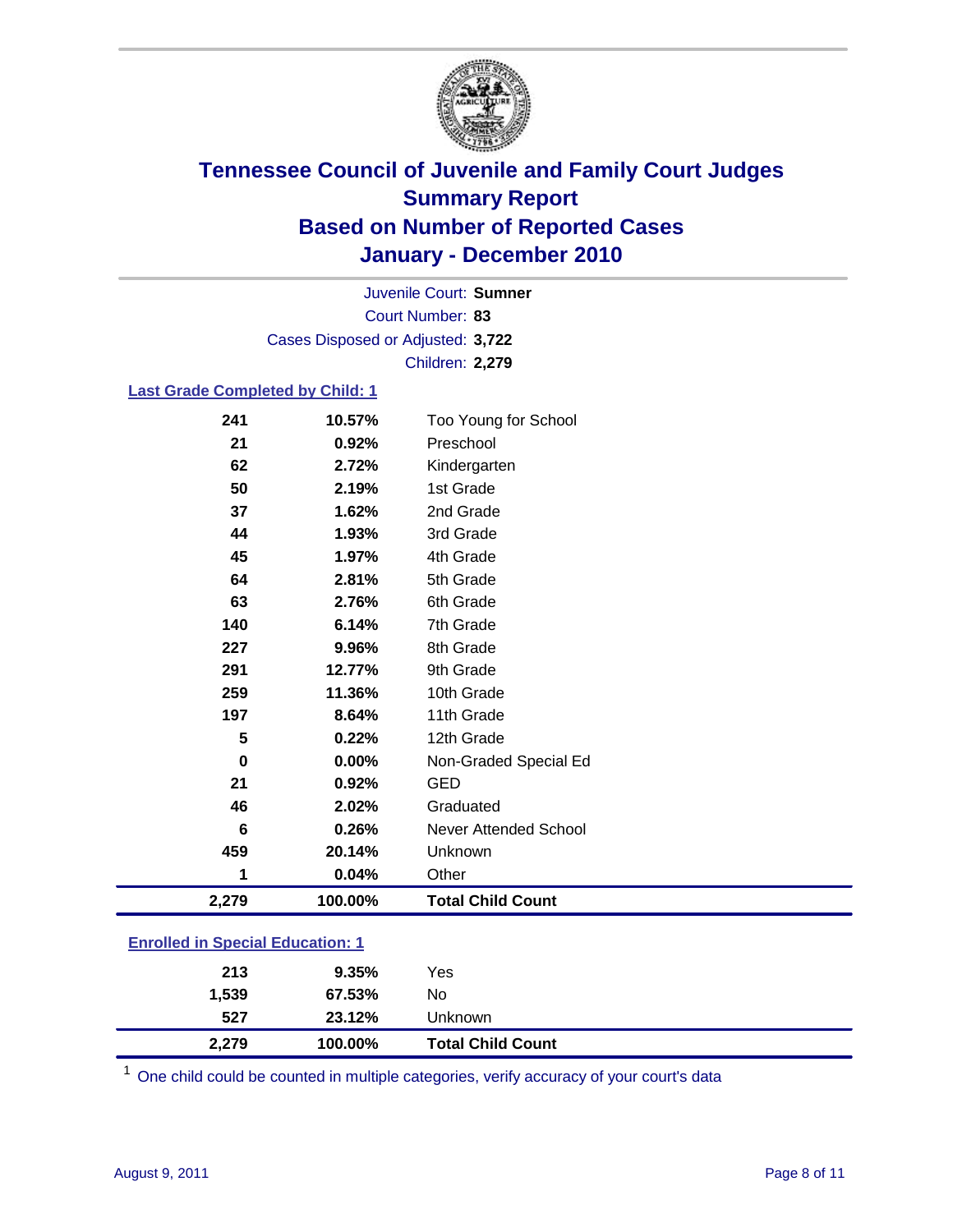

|                              | Juvenile Court: Sumner            |                           |  |  |
|------------------------------|-----------------------------------|---------------------------|--|--|
|                              | Court Number: 83                  |                           |  |  |
|                              | Cases Disposed or Adjusted: 3,722 |                           |  |  |
|                              | <b>Children: 2,279</b>            |                           |  |  |
| <b>Action Executed By: 1</b> |                                   |                           |  |  |
| 2,927                        | 68.39%                            | Judge                     |  |  |
| 1,288                        | 30.09%                            | Magistrate                |  |  |
| 64                           | 1.50%                             | <b>YSO</b>                |  |  |
| 1                            | 0.02%                             | Other                     |  |  |
| 0                            | 0.00%                             | Unknown                   |  |  |
| 4,280                        | 100.00%                           | <b>Total Action Count</b> |  |  |

### **Formal / Informal Actions: 1**

| 592          | 13.83%   | Dismissed                                        |
|--------------|----------|--------------------------------------------------|
| 199          | 4.65%    | Retired / Nolle Prosequi                         |
| 657          | 15.35%   | <b>Complaint Substantiated Delinquent</b>        |
| 450          | 10.51%   | <b>Complaint Substantiated Status Offender</b>   |
| 76           | 1.78%    | <b>Complaint Substantiated Dependent/Neglect</b> |
| $\mathbf{2}$ | 0.05%    | <b>Complaint Substantiated Abused</b>            |
| 0            | $0.00\%$ | <b>Complaint Substantiated Mentally III</b>      |
| 64           | 1.50%    | Informal Adjustment                              |
| 447          | 10.44%   | <b>Pretrial Diversion</b>                        |
| 7            | 0.16%    | <b>Transfer to Adult Court Hearing</b>           |
| 31           | 0.72%    | Charges Cleared by Transfer to Adult Court       |
| 1,017        | 23.76%   | Special Proceeding                               |
| 466          | 10.89%   | <b>Review Concluded</b>                          |
| 59           | 1.38%    | Case Held Open                                   |
| 213          | 4.98%    | Other                                            |
| 0            | 0.00%    | Unknown                                          |
| 4,280        | 100.00%  | <b>Total Action Count</b>                        |

<sup>1</sup> If different than number of Referral Reasons (4280), verify accuracy of your court's data.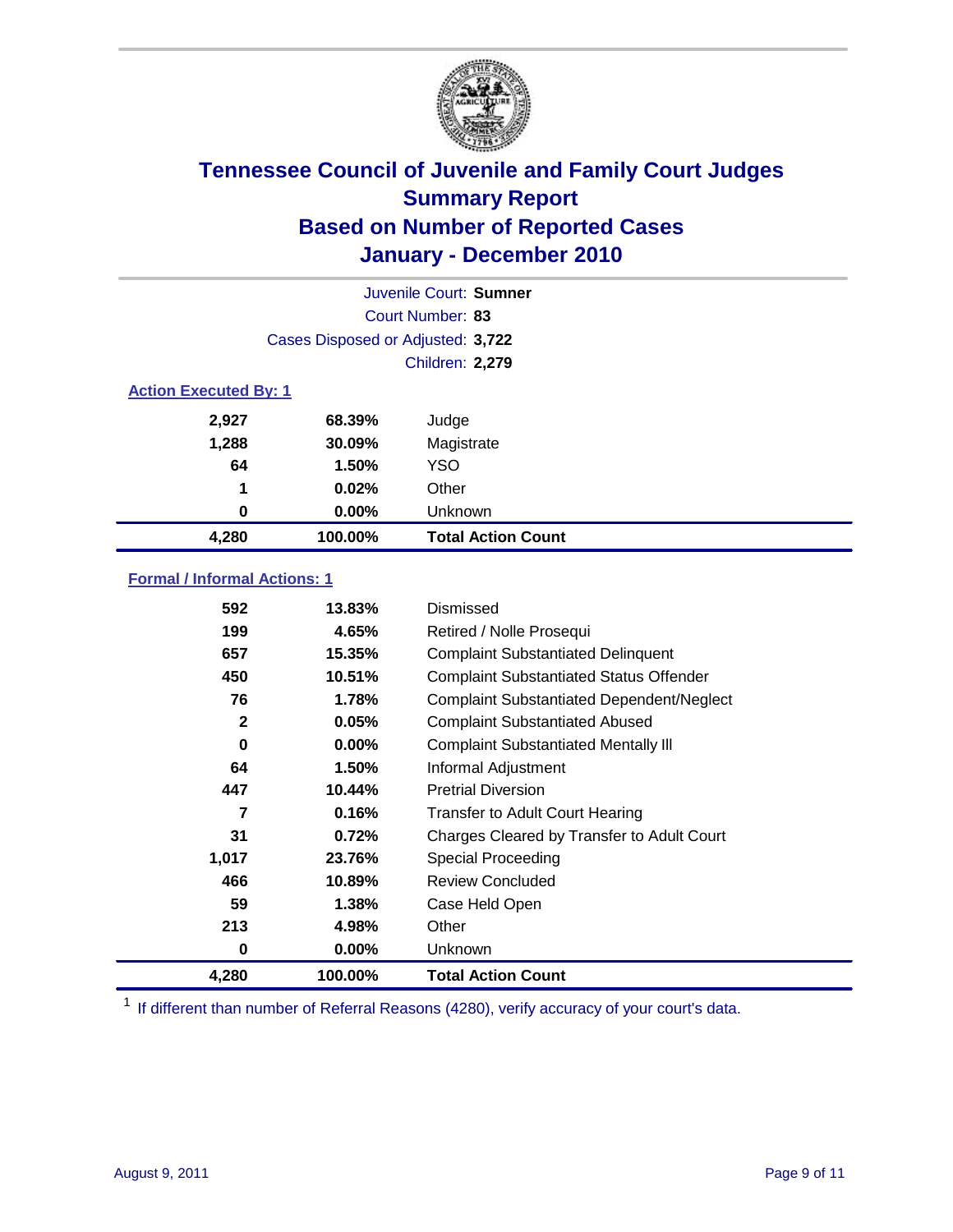

|                       |                                   | Juvenile Court: Sumner                                |
|-----------------------|-----------------------------------|-------------------------------------------------------|
|                       |                                   | Court Number: 83                                      |
|                       | Cases Disposed or Adjusted: 3,722 |                                                       |
|                       |                                   | Children: 2,279                                       |
| <b>Case Outcomes:</b> |                                   | There can be multiple outcomes for one child or case. |
| 362                   | 4.43%                             | <b>Case Dismissed</b>                                 |
| 170                   | 2.08%                             | Case Retired or Nolle Prosequi                        |
| 784                   | 9.59%                             | Warned / Counseled                                    |
| 40                    | 0.49%                             | <b>Held Open For Review</b>                           |
| 142                   | 1.74%                             | Supervision / Probation to Juvenile Court             |
| 0                     | 0.00%                             | <b>Probation to Parents</b>                           |
| 22                    | 0.27%                             | Referral to Another Entity for Supervision / Service  |
| 101                   | 1.23%                             | Referred for Mental Health Counseling                 |
| 64                    | 0.78%                             | Referred for Alcohol and Drug Counseling              |
| 0                     | 0.00%                             | <b>Referred to Alternative School</b>                 |
| 0                     | 0.00%                             | Referred to Private Child Agency                      |
| 0                     | 0.00%                             | Referred to Defensive Driving School                  |
| 111                   | 1.36%                             | Referred to Alcohol Safety School                     |
| 74                    | 0.90%                             | Referred to Juvenile Court Education-Based Program    |
| 3                     | 0.04%                             | Driver's License Held Informally                      |
| 1                     | 0.01%                             | <b>Voluntary Placement with DMHMR</b>                 |
| 0                     | 0.00%                             | <b>Private Mental Health Placement</b>                |
| 0                     | 0.00%                             | <b>Private MR Placement</b>                           |
| 0                     | 0.00%                             | Placement with City/County Agency/Facility            |
| 106                   | 1.30%                             | Placement with Relative / Other Individual            |
| 203                   | 2.48%                             | Fine                                                  |
| 259                   | 3.17%                             | <b>Public Service</b>                                 |
| 49                    | 0.60%                             | Restitution                                           |
| 0                     | 0.00%                             | <b>Runaway Returned</b>                               |
| 259                   | 3.17%                             | No Contact Order                                      |
| 101                   | 1.23%                             | Injunction Other than No Contact Order                |
| 12                    | 0.15%                             | <b>House Arrest</b>                                   |
| 3                     | 0.04%                             | <b>Court Defined Curfew</b>                           |
| 0                     | 0.00%                             | Dismissed from Informal Adjustment                    |
| 332                   | 4.06%                             | <b>Dismissed from Pretrial Diversion</b>              |
| 295                   | 3.61%                             | Released from Probation                               |
| 25                    | 0.31%                             | <b>Transferred to Adult Court</b>                     |
| 0                     | $0.00\%$                          | <b>DMHMR Involuntary Commitment</b>                   |